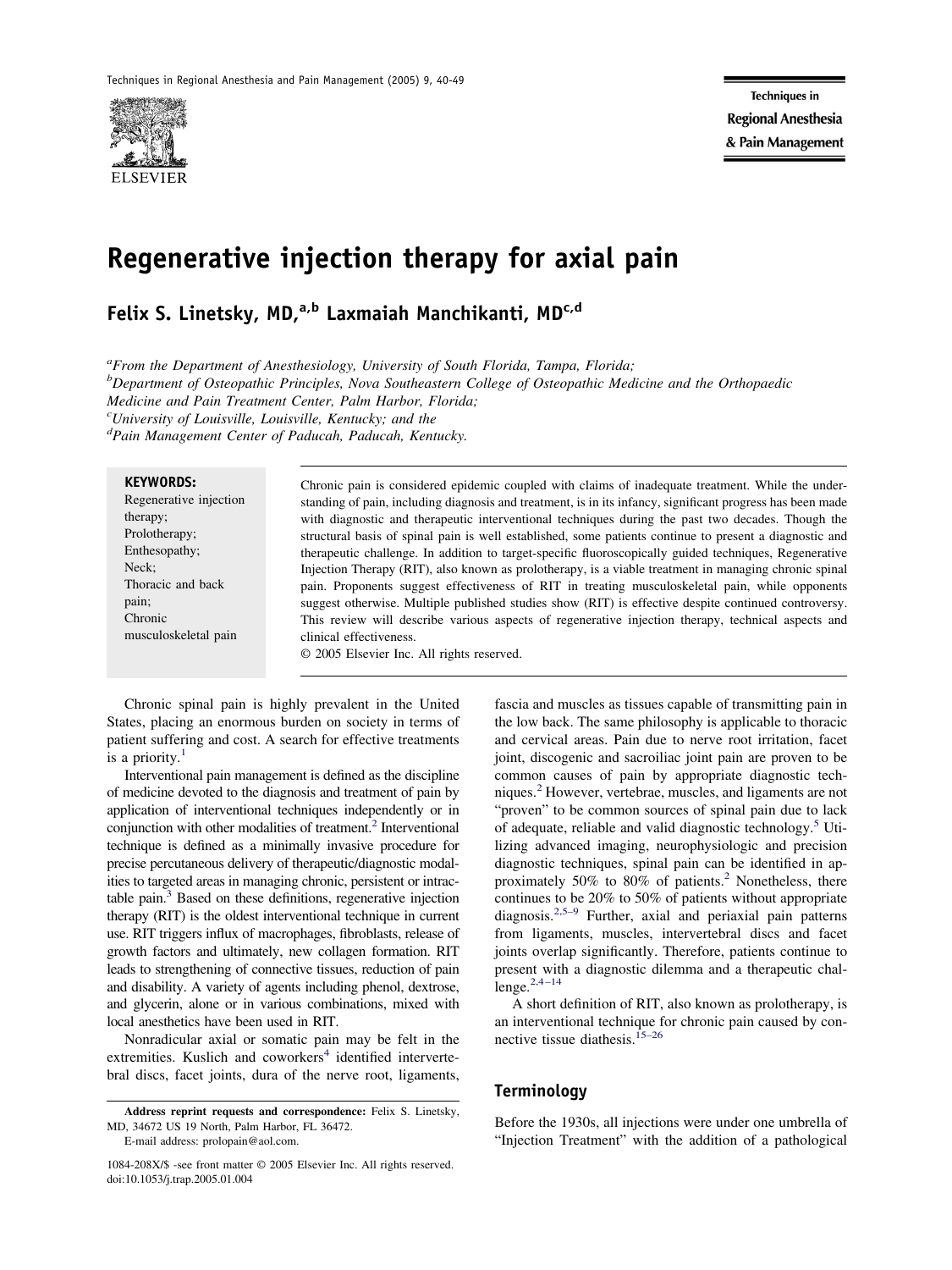descriptor, for examples: "Injection Treatment of Hernia"<sup>16</sup> or "Injection Treatment of Varicose Veins." The term "sclerotherapy" was coined by Biegeleisen in 1936.<sup>17</sup>

In 1956, Hackett concluded that sclerotherapy implied scar formation, and introduced the term "prolotherapy" as "the rehabilitation of an incompetent structure by generation of new cellular tissue.["12](#page-7-0) Current understanding of the basic science is such that regenerative/reparative healing process consists of three overlapping phases: inflammatory, proliferative with granulation, and remodeling with contraction. The regeneration and repair extend beyond the proliferative stage[.27-29](#page-7-0) RIT was coined to reflect currently prevailing anatomic and pathophysiologic trends in nomenclature.<sup>18-20</sup>

RIT stimulates chemomodulation of collagen by repetitive induction of inflammatory and proliferative stages leading to tissue regeneration and repair, thus increasing tensile strength, elasticity, mass and load-bearing capacity of collagenous connective tissues. The process is mediated by hormones and numerous growth factors. This makes RIT a viable treatment for painful chronic enthesopathies, tendinosis, ligamentosis and ligament laxity, which in turn are a common histopathologic component of the following entities: disc, facet, dorsal rami and iliac crest syndromes.<sup>18-20</sup>

# **Local anesthetics in diagnosis of musculoskeletal pain**

It was understood in the 1930s that posterior primary rami provide motor and sensory supply to muscles, tendons, thoracolumbar fascia, ligaments, aponeuroses, their origins and insertions, and NO definite diagnosis could be made based on clinical presentation alone. To facilitate the differential diagnosis of musculoskeletal pain infiltration of procaine at the nociceptive tissue beds, specifically at the fibro-osseous junctions, was introduced by Leriche, Haldeman and Soto-Hall, Steindler and Luck.<sup>20,30,31</sup> The following criteria were established to prove a causal relationship between the structure and pain symptoms: (1) reproduction of local and referral pain by needle contact and (2) suppression of local tenderness and referral/radiation pain by procaine infiltration.<sup>30</sup>

The same basic principles have been advocated since the inception of RIT as well as other currently employed injection procedures, to objectively confirm the source(s) of pain and augment clinical diagnosis by local anesthetic blocks. 8,9,30-46

#### **Pathophysiologic considerations**

Ligaments and tendons are fibrous collagenous tissue with a crimped, wave-like appearance under a light microscope. This crimped pattern unfolds during initial collagen loading.<sup>20,47,48</sup> Elongated beyond 4% of the original length, ligaments and tendons lose elasticity and recoil capability to the original crimp wave appearance. They become permanently laxed leading to joint hypermobility. Sub failure was reported at earlier stages of elongation in degenerated ligaments. Natural healing, at best, may restore connective

Collagenous tissues are deleteriously affected by steroid administrations, NSAIDs, inactivity and denervation.[27–29,48 –50](#page-7-0) In the presence of repetitive microtrauma with insufficient time for recovery, use of steroids and NSAIDs, tissue hypoxia, metabolic and hormonal abnormalities as well as other less defined causes, connective tissue divert toward a degenerative pathway.[27–29,49](#page-7-0) Therefore, "a judicious utilization of antiinflammatory therapy remains useful, albeit adjunctive, therapy."[27,28,49,51](#page-7-0)

Connective tissue response to trauma is inflammatory/ regenerative/reparative and varies with the degree of injury. In the presence of cellular damage, regenerative pathway takes place; in case of extracellular matrix damage, a combined regenerative/reparative pathway takes place. Both are controlled by hormones, chemical and growth factors[.27,28,48,49](#page-7-0) Central denervation such as in quadriplegia leads to a statistically high, accelerated degeneration.<sup>28</sup> Corticosteroids do not arrest or slow the course of degenerative process[.27,28](#page-7-0)

Neoneurogenesis and neovasculogenesis are integral components of both regenerative/reparative and degenerative processes. Nerve and vascular tissue in-growth into degenerated intervertebral discs, posterior spinal ligaments, hard niduses of fibromyalgia, together with neuropeptides in the facet joint capsules, sacroiliac ligaments have been documented[.29,52–55](#page-7-0)

## **Rationale**

Rationale for RIT in chronic painful pathology of fibrous connective tissue such as ligaments and tendons evolved mainly from clinical, experimental and histological research performed for injection treatment of hernia. In hernias, inflammatory response to injectate induced proliferation and subsequent regenerative/reparative healing phases lead to a fibrotic closure of the defect. This process actually reproduced the healing by second intention. Of specific interest is the intense neovasculogenesis and neoneurogenesis accompanying the inflammatory phase and regressing during the contraction phase. It is the regression of neoneurogenesis that probably explains the pain reduction.<sup>16-20</sup> Ability to induce proliferative regenerative repetitive response in ligaments and tendons was demonstrated in experimental and clinical studies with up to a 65% increased diameter of collagen fibers.<sup>17,23-25,56</sup>

#### **Clinical anatomy in relation to RIT**

Irregularly tubular shape of a human body is maintained by continuous compartmentalized fascial stocking. This stocking, cross-sectionally and longitudinally, incorporates, interconnects and supports various ligaments, tendons, muscles, neurovascular and osseous structures. Collagenous connective tissues, despite slightly different biochemical content, blend at their boundaries and at the osseous structures functioning as a single unit.<sup>15,20,47,57</sup> This arrangement provides bracing and hydraulic amplification effect to lumbar muscles, increasing contraction strength up to  $30\%$ .<sup>58</sup>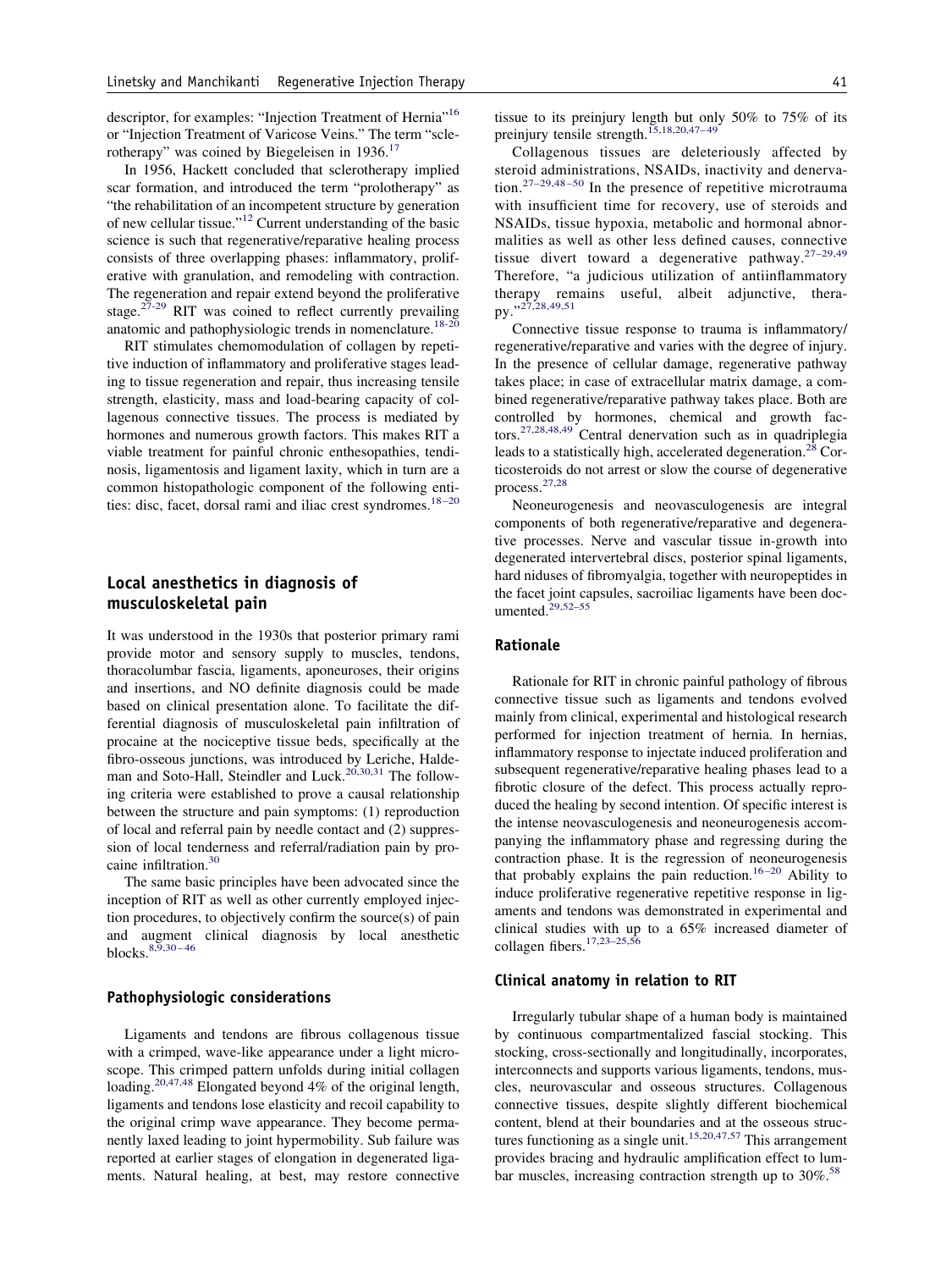Movements of the spine and cranium are accomplished through various well innervated joints, which are located in the anterior, middle and posterior columns. These joints are syndesmotic, synovial and symphyseal. Syndesmotic joints are anterior and posterior longitudinal ligaments (ALL, PLL), anterior and posterior atlanto-occipital membranes (AAOM, PAOM), supraspinous and interspinous ligaments (SSL, ISL), and ligamentum flavum (LF). Symphyseal joints are intervertebral discs (IVD). Synovial joints are atlanto-axial (AA), atlanto-occipital (AO), zygapophyseal (ZJ), costotransverse (CT) and costovertebral (CVJ) sacroiliac (SI) joint is a combined synovial–syndesmotic one[.47,57,58](#page-8-0) Differential diagnosis is based on understanding of the regional and segmental anatomy, pathology, as well as segmental, multisegmental, and intersegmental communications in innervation of the compartments and their contents around the spine. This is provided by ventral rami (VR), dorsal rami (DR), gray rami communicants (GRC), sinuvertebral nerves (SVN) and sympathetic chain  $SC<sup>20,31,47,57,58</sup>$ 

Lumbar interspinous ligaments receive innervation from the medial branches of the dorsal rami. Three types of nerve terminals in posterior spinal ligaments have been confirmed microscopically. They are the free nerve endings, the Pacini and the Ruffini corpuscles. A sharp increase in free nerve endings quantity at the spinous processes attachments (enthesis) were documented rendering them putatively nociceptive[.50](#page-8-0) Experimental and empiric observations suggest that similar arrangement may exist at the cervical and thoracic spinous processes also rendering them putatively nociceptive.<sup>10,11</sup>

Based on the IASP criteria<sup>59</sup> utilizing controlled local anesthetic blocks, in patients without radiologic or neurophysiologic evidence of nerve root compression, cervical facet joints have been shown to be responsible for pain in 54% to 67% of the patients, thoracic facet joints have been responsible 42% to 48% in chronic thoracic pain, lumbar facet joints have been responsible for 15% to 45% pain in chronic low back pain, and sacroiliac joints have been responsible for 10% to 19% pain in low back pain. Utilizing IASP criteria, discogenic pain has been established in 26% to 39% of the patients. <sup>9,42</sup> There are no studies evaluating the prevalence of the pain secondary to atlantooccipital or atlantoaxial joints. Overall, strong evidence was shown for diagnostic facet joint blocks for the diagnosis of facet joint pain, and lumbar provocative discography for discogenic pain[.32](#page-7-0) Moderate evidence was shown for sacroiliac joint pain, and for transforaminal epidural injections in the preoperative evaluation of patients with negative or inconclusive imaging studies, but with clinical findings of nerve root irritation, the evidence was shown to be limited. $2$  The effectiveness of multiple interventional techniques also varies substantially based on the evaluators. Moderate to strong evidence was shown for multiple therapeutic interventional techniques including medial branch blocks and medial branch neurotomies; caudal epidural steroid injections and transforaminal epidural steroid injections; lumbar percutaneous adhesiolysis and implantable therapies. $2,60,61$  Based on the extensive review of precision diagnostic blocks, and therapeutic interventional techniques in managing spinal

**Table 1** The proposed RIT mechanism of action is complex and multifaceted as follows<sup>20,22,25,58,63,64</sup>:

- Cellular and extracellular matrix damage induced by mechanical transection with the needle stimulates inflammatory cascade, governing release of growth factors.
- Compression of cells by relatively large extracellular volume as well as cell expansion or constriction due to osmotic properties of injectate stimulates the release of intracellular growth factors.
- Chemomodulation of collagen through inflammatory, proliferative, regenerative/reparative response is induced by the chemical properties of the injectates and mediated by cytokines and multiple growth factors.
- Chemoneuromodulation of peripheral nociceptors provides stabilization of antidromic, orthodromic, sympathetic and axon reflex transmissions.
- Modulation of local hemodynamics with changes in intraosseous pressure leads to reduction of pain. Empirical observations suggest that a dextrose/lidocaine combination has a much more prolonged action than lidocaine alone.
- Temporary repetitive stabilization of the painful hypermobile joints, induced by inflammatory response to the injectates, provides a better environment for regeneration and repair of the affected ligaments and tendons.
- Additional possible mechanisms of action include the disruption of adhesions by that have been created by the original inflammatory attempts to heal the injury by the large volume of injectate the relatively large volume of chemically non-irritating injectate assumes the role of a space occupying lesion in a relatively tight and slowly equilibrating extracellular compartment of the connective tissue.

pain, it appears that multiple hidden or unproven pain generators continue to persist.

Spondyloarthropathies with enthesopathies are rarely, if ever, included in the differential diagnosis or therapeutic plan by the interventional pain community. The reason why the other pain generators are not included in differential diagnosis can be explained by *the spinal uncertainty principle, in a simple example of two motion segments, where disc, facets and musculotendinous compartments, each considered as one putative nociceptive unit, and the total number of clinically indistinguishable combinations rises to 63 possibilities. It is practically impossible to address such a magnitude of possibilities under fluoroscopic guidance*. [62](#page-8-0)

The primary target for RIT is the tissue bed pathology and pain, taking innervation into account. Therefore, RIT may afford evaluation of many putative pain generators from the variety of pain presentations of the axial spinal pain and, when correctly implemented, can offer an attractive, practical alternative that can be accomplished at the same office visit (Table 1).

### **Indications**

Multiple indications for RIT are described in [Table 2.](#page-3-0) Seronegative spondyloarthropathies accompanied by enthesopathies comprise the list of syndromes and conditions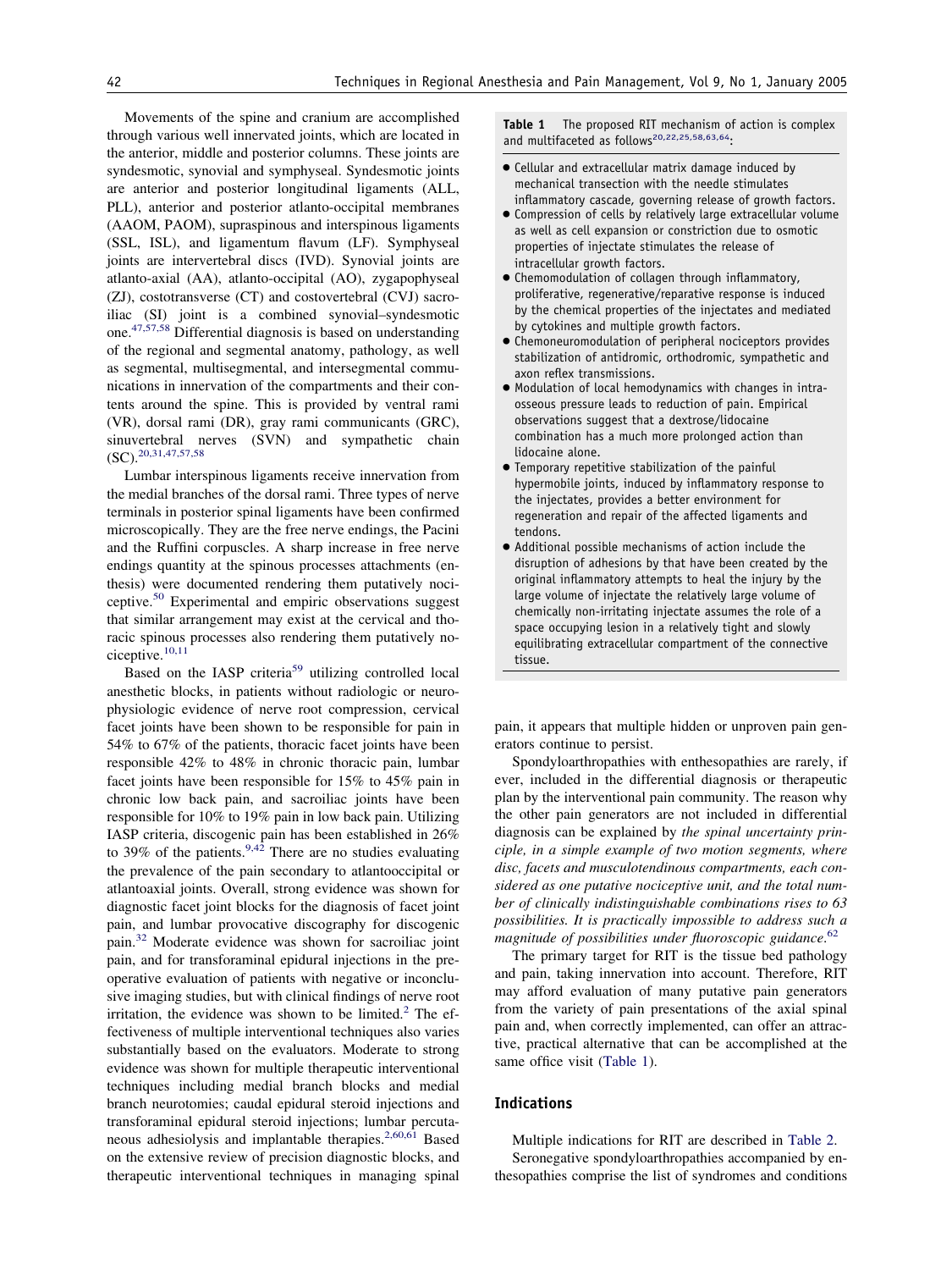<span id="page-3-0"></span>**Table 2** Multiple indications described in the literature for RIT include the following<sup>18-20,25,58,65-68</sup>:

- 1. Painful enthesopathies, tendinosis or ligamentosis from overuse, occupational and postural conditions known as Repetitive Motion Disorders
- 2. Painful enthesopathies, tendinosis or ligamentosis secondary to sprains or strains
- 3. Painful hypermobility, instability and subluxation of the axial joints secondary to ligament laxity accompanied by restricted range of motion at reciprocal segment(s) that improve temporarily with manipulation
- 4. Vertebral compression fractures with a wedge deformity that exert additional stress on the posterior ligamentotendinous complex
- 5. Recurrent painful rib subluxations at the costotransverse, costovertebral, sternochondral, articulations
- 6. Osteoarthritis, spondylolysis and spondylolisthesis
- 7. Post surgical cervical, thoracic, and low back pain (with or without instrumentation)
- 8. Posterior column sources of nociception refractory to steroid injections, nonsteroidal anti-inflammatory therapy (NSAID) and radiofrequency procedures
- 9. Enhancement of manipulative treatment and physiotherapy
- 10. Internal disc derangement

representing a multi-etiological connective tissue diathesis with common pathogenesis treated with RIT as described in Table 3.<sup>15,17–20,49,58,64–70</sup>

Contraindications to RIT include general contraindications that are applicable to all injection techniques such as:

- 1. Allergy to anesthetic solutions;
- 2. Bacterial infection, systemic or localized to the region to be injected;
- 3. Bleeding diathesis secondary to disease or anticoagulants;
- 4. Fear of the procedure or needle phobia;
- 5. Paraspinal neoplastic lesions involving the musculature and osseous structures;
- 6. Recent onset of a progressive neurologic deficit including but not limited to severe intractable cephalgia, unilaterally dilated pupil, bladder dysfunction, bowel incontinence, etc.;
- 7. Requests for large quantity of sedation and/or narcotics before and after treatment; and
- 8. Severe exacerbation of pain or lack of improvement after local anesthetic blocks.

Specific contraindications are:

- 1. Acute arthritis (septic, gout, rheumatoid or posttraumatic with hemarthrosis);
- 2. Acute bursitis or tendonitis;
- 3. Acute nonreduced subluxations, dislocations or fractures; and
- 4. Allergy to injectable solutions or their ingredients such as dextrose, sodium morrhuate or phenol.

#### **Clinical effectiveness**

There have been multiple publications including systematic reviews,<sup>21,71</sup> randomized controlled trials (RCTs),<sup>22,72–75</sup> numerous nonrandomized reports including prospective and retrospective clinical studies.<sup>76–80</sup> Prolotherapy is most effective when it is practiced in conjunction with manipulation. Consequently, the first RCT evaluated prolotherapy in conjunction with manipulation.<sup>73</sup> Thirty-five patients out of 40 in the treatment group and 16 of 41 in the control group achieved  $>50\%$ improvement in pain and disability, sustained at 6 months. The treating solution was dextrose/phenol/glycerin (DPG) and the control solution was normal saline. These findings have been misconstrued as evidence of manipulation efficacy rather than prolotherapy[.81](#page-8-0)

The second  $\mathrm{RCT}^{72}$  also evaluated DPG solution but with 0.25% lidocaine/normal saline control. This study reported that 30 of 39 patients in the treatment group and 21 of 40 in the control group achieved a 50% or greater improvement in pain or disability at 6 months. Overall, both treatment groups improved markedly.

A third  $RCT<sup>74</sup>$  using a lidocaine control group provided three injection treatments with much lower volumes of injectate than in the other trials and without manipulation or exercises. No changes in mean pain or disability scores in either group were reported over 6 months; therefore, it was concluded that prolotherapy was ineffective.

Most recent  $RCT^{22}$  had 110 participants with nonspecific low-back pain back, average duration of 14 years. Study was conceived with a null hypothesis that prolotherapy would be no more effective than control. It compared 20% dextrose solution with normal saline injections and either flexion/extension exercises or normal activity. At 2 years both groups reported a sustained 50% reduction in pain and disability. It was concluded that in chronic nonspecific lowback pain, significant and sustained reductions in pain and disability occur with ligament injections irrespective of the solution injected or the concurrent use of exercises. Such success rates were as good as those reported for surgery, spinal cord stimulation<sup>82,83</sup> or multidisciplinary treatment<sup>84</sup> or for patients with low-back pain of shorter duration. This

**Table 3** Conditions treated with RIT

- Cervico-cranial syndrome, cervicogenic headaches (atlantoaxial, atlanto-occipital joint and mid-cervical facet joint sprains)
- Barré Lieou Syndrome
- Torticollis
- Cervical, thoracic and lumbar midline spinal pain "of unknown origin"
- Cervicobrachial syndrome (shoulder/neck pain)
- Hyperextension/hyperflexion injury syndromes
- Cervical, thoracic and lumbar sprain/strain syndrome
- Costovertebral and costotransverse arthrosis, ligament strain/strain and joint pain
- Sacroiliac joint instability, hypermobility, repetitive sprain/ strain, pain
- Myofacial pain syndromes
- Marie-Strumpell disease
- Ligament laxity with hypermobility and pain, Ehler's-Danlos syndrome
- Iliac crest syndromes, iliocostalicis friction syndrome, iliolumbar syndrome
- Piriformis syndromes
- Ankylosing spondylitis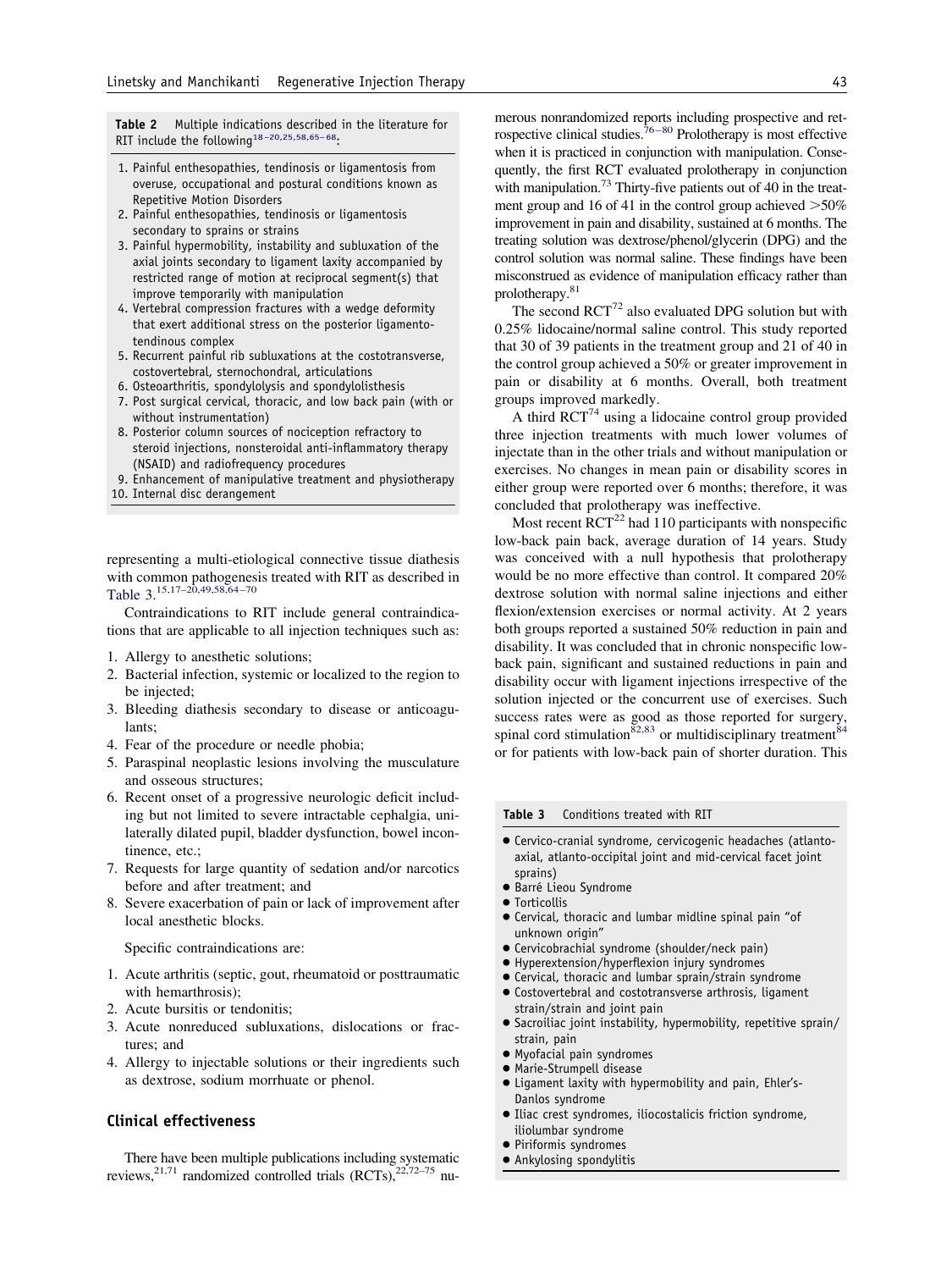longitudinal study demonstrated that: (1) pain and tenderness at the enthesis is a significant clinical finding treatable by injection in "nonspecific" low back pain, and (2) serendipitously chosen combination of volume and concentration of injectates combined with needle placement into ligaments, produced equally beneficial results in both arms of the experiment and is highly unlikely to present a placebo effect. 85-87

A systematic review by Yelland and coworkers $^{21}$  echoed trends observed in the earlier RCTs and uncontrolled studies. It found that repeated ligament injections, regardless of injectate, provide long-lasting relief of pain and disability and that prolotherapy is more effective when combined with manipulation. There is substantial evidence of prolotherapy effectiveness from nonrandomized prospective and retrospective studies as well as case reports<sup>75–79</sup> and testimonials including one from the former Surgeon General of the United States, C. Everett Koop, MD.<sup>88</sup> Because of technicalities and heterogeneity, present literature offers moderate evidence of prolotherapy effectiveness in select patients utilizing appropriate technique and cointerventions. They concluded that more research is needed to compare prolotherapy with noninjection therapies and its effectiveness for discogenic pain.

## **Clinical presentation and evaluation**

As is obvious from the list of syndromes, there is a wide variety of presenting pain complaints from headaches (occipital and suboccipital), neck, cervicothoracic, between the shoulder blades, scapular and shoulder regions, thoracolumbar, low back, buttocks, sacroiliac, trochanteric area and any combination of the above.<sup>13,15,17–20,49,58,63,64-70,72,75,76,89</sup> The intensity, duration and quality of pain are variable, as well as the onset, which may be sudden or gradual. The evaluation may reveal postural abnormalities, functional asymmetries, combinations of kyphoscoliosis, flattening of cervical and lumbar lordosis, arm and/or leg length discrepancies. Variable combinations of flexion/extension, rotation and lateral bending combined with contractions against resistance provoke pain.

The pertinent subjective clinical finding is exquisite tenderness at the fibro-osseous junctions (enthesis). The area(s) of such tenderness are identified and marked to become the subject of needle probing, "needling," and infiltration with local anesthetic. Initial needle placement at the fibro-osseous junction usually reproduces the pain that becomes worse on infiltration of local anesthetic, typically to subside within 15 seconds after infiltration. Abolishment or persistence of tenderness, local or referred pain objectifies the finding of tenderness, concludes the clinical examination and becomes the basis for clinical diagnosis and further injections with RIT.

#### **Radiologic evaluation**

Plain radiographs are of limited diagnostic value in painful pathology of the connective tissue but may detect structural or positional osseous abnormalities such as anterior or posterior listhesis on flexion/extension lateral views and

degenerative changes in general with deformity of z-joints.<sup>1,90</sup>

MRI may detect pathology of intervertebral disc, ligamentous injury, interspinous bursitis, enthesopathy, z-joint disease, sacroiliac joint pathology, neural foraminal pathology, bone contusion, infection, fracture or neoplasia. MRI may exclude or confirm spinal cord disease and pathology related to extramedullary, intradural and epidural spaces.<sup>90,91</sup> CT scans may detect small avulsion fractures of facets, laminar fracture, fracture of vertebral bodies and pedicles, neoplasia, or degenerative changes.<sup>90</sup> Bone scans are useful in assessment of the entire skeleton to rule out metabolically active disease process.<sup>90</sup> However, medical literature continues to report back pain cannot be diagnosed in up to  $85\%$  of cases.<sup>92</sup> Thus pivotal to the proper management of chronic spinal pain is the ability to pinpoint an anatomical diagnosis. For this purpose physical examination is neither reliable nor valid. $93$  Medical imaging provides little sound information.<sup>94</sup> No technique of physical examination has sufficient reliability and validity to allow a patho-anatomic diagnosis to be made.<sup>93,94</sup> Radiographic investigations, including magnetic resonance imaging, reveal only some conditions with certainty.<sup>93</sup>

#### **Technical considerations**

Any structure that receives innervation is a potential pain generator. Because pain maps overlap significantly, the question is, "How to navigate in this sea of unknown?" For the purpose of RIT, the following step by step approach is recommended. Patients' "pain and tenderness" is accepted for face value without dismissal or allocation to a distant "proven" source. It is the *knowledge of clinical anatomy, pain patterns and pathology that guides the clinical investigation,* based on clinical experiments of many clinicians and researchers over the years.

Initially, pain generators are identified by reproducible tenderness and movements that provoke pain; the areas are marked. Tenderness over posterior column structures is considered an objective finding until proven otherwise, especially in the midline.<sup>20,58,64,89,95</sup> Confirmation is obtained by needling and local anesthetic blocks of the tissue at the enthesis taking the nerve supply into account.

In experienced hands, using palpable landmarks for guidance, the following posterior column elements innervated by the dorsal rami may be safely injected with or without fluoroscopic guidance: tendons and ligaments enthesis at the spinous process, lamina, posterior ZJ capsule, transverse process and thoracolumbar fascia insertions.

The 0.5% lidocaine solution is an effective, initial diagnostic option for pain arising from posterior column elements when utilized in increments of 0.5 to 1.0 mL injected after each bone contact initially blocking the structures innervated by terminal filaments of the MBDRs with the sequence as follows:

1) (a) In the presence of midline pain and tenderness, enthesis of various structures inserting to the spinous process are blocked initially in the midline at the previously marked level(s). (b) The area(s) reexamined about one minute after each injection for tenderness and movements that provoked pain.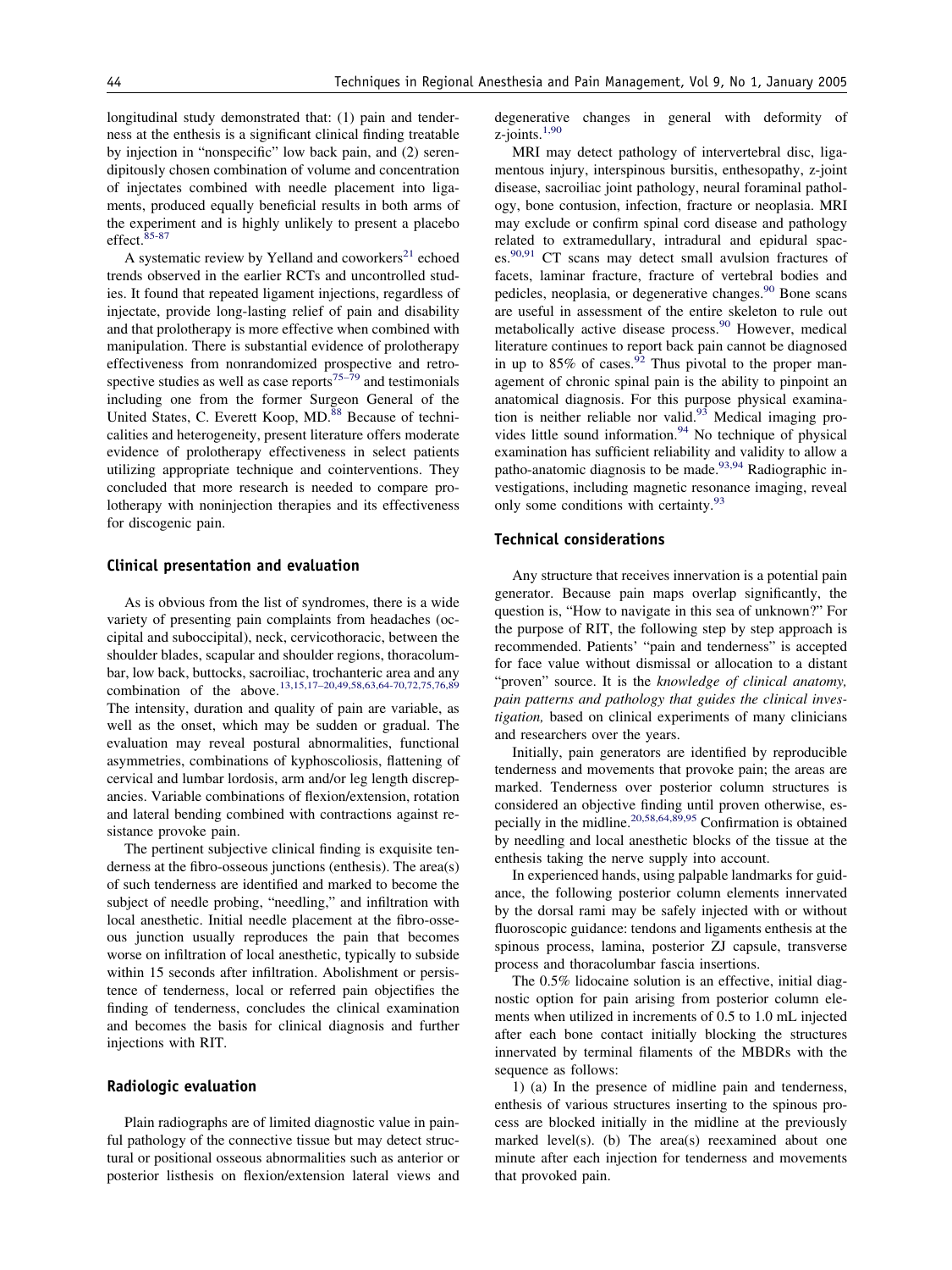

Figure 1 Abbreviated interventional options for anterior and posterior column pain without dural irritation— begin with posterior column. Modified excerpt from Percutaneous Management Options for Spinal Pain by Richard Derby and Felix Linetsky.

2) If tenderness remains at the lateral aspects of the spinous processes, injections are performed to the lateral aspects of their apices thus continuing on the course of medial branches or dorsal ramus. Step (b) is repeated.

3) Persistence of paramedial pain dictates blocks of ZJ capsules (cervical, thoracic and lumbar), costotransverse joints or posterior tubercle of the transverse processes in the cervical region with their respective tendon insertions. Step (b) is repeated.

4) Perseverance of lateral tenderness dictates investigation of the structures innervated by the lateral branches of the dorsal rami, ie, enthesis of iliocostalis at the ribs, ventral

sheath of thoracolumbar fascia at the lateral aspects of the lumbar transverse processes, iliac crests insertions. Step (b) is repeated.

In this fashion, all potential nociceptors on the course of medial branches or dorsal ramus and lateral branches are investigated from its periphery to the origin. Consequently, a differential diagnosis of pain arising from vertebral and paravertebral structures innervated by medial branches or dorsal ramus and lateral branches can be made (Figures 1 and [2\)](#page-6-0).

Manipulation under local anesthesia may be performed at any stage after local anesthesia has taken effect and the musculature sufficiently relaxed[.96](#page-9-0)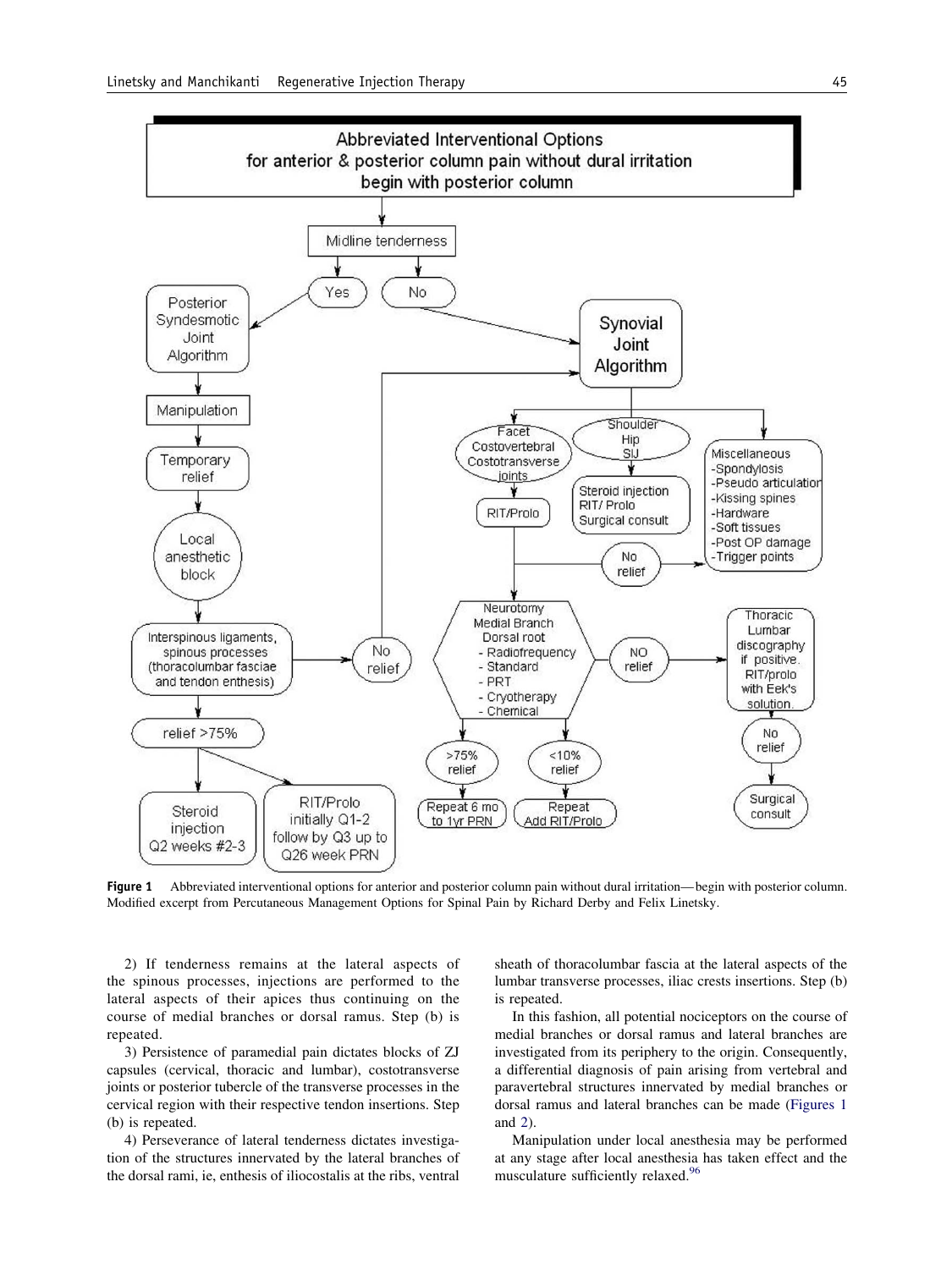<span id="page-6-0"></span>

**Figure 2** Schematic drawing demonstrating sites of origins and tendon insertions (enthesis) of the vertebral and paravertebral and peripheral musculature in the cervical, thoracic and lumbar regions and partly upper and lower extremities. Clinically significant painful enthesopathies are common at these locations defined by dots. Dots also represent most common locations of needle insertions and infiltration during RIT (please note: not all of the locations must be treated in each patient). Modified from Sinelnicov's Atlas of Anatomy (vol 1), Meiditsina Moskow, 1972. Modified and prepared for publication by Tracey Slaughter. (Color version of figure is available online.)

Pain from the upper cervical synovial joints presents a diagnostic and a therapeutic challenge. Because pain patterns overlap, it is usually a diagnosis of exclusion. Intraarticular atlanto-axial and atlanto-occipital joint injections of 3% phenol have secured a long-lasting therapeutic effect in selected patients.<sup>70</sup> Also a good therapeutic effect with intraarticular injections of 25% dextrose to the same joints and mid-cervical synovial joints, were reported to relieve persistent pain after RF and capsular injection failure.<sup>65</sup> *Because of the possible serious complications, all intraarticular injections of the axial Synovial joints including AA, AO, ZJ, costovertebral, and intervertebral discs should be performed only under fluoroscopic guidance by an experienced practitioner*.

Painful connective tissue proximal to enthesis are commonly injected at the following sites: spinous processes, occipital bone at inferior and superior nuchal lines, mastoid processes, posterior tubercles of transverse processes, posterior tubercles and angles of the ribs, proximal and distal

portions of the clavicle, superomedial margin and spine of the scapula, sternum and xyphoid, capsular ligaments of cervical, thoracic and lumbar ZJs, and costotransverse joints, posterior sacroiliac, interosseous and sacrotuberous ligaments and occasionally SI joint. Tendon insertions to the medial and lateral aspects of the iliac crests.

# **Complications**

Complications do occur with RIT but statistically, they are rare. The most recent statistical data are from a survey of 450 physicians performing prolotherapy. A hundred twenty respondents revealed that 495,000 patients received injections. Twenty-nine instances of pneumothorax have been reported, 2 of them requiring chest tube placement. Twentyfour nonlife threatening allergic reactions were also reported. Stipulating that each patient had at least 3 visits and during each visit receives at least 10 injections; the occurrence of pneumothorax requiring chest tube is 1 per 247,500 injections. Self-limited pneumothoraces is 1 per 18,333 and allergic reaction is 1 per  $20,625$  injections.<sup>9</sup>

In the 1960s, five cases of postinjectional arachnoiditis were reported.<sup>98</sup> Two of them were fatal.<sup>99,100</sup> One was a direct sequence of arachnoiditis; another was a sequence of incompetent shunt and persistent hydrocephalus with increased intracranial pressure.<sup>99</sup> Of the three other cases, the first, with mild paraparesis, recovered after a ventriculojugular shunt. The second recovered spontaneously with a mild neurological deficit.<sup>100</sup> The third case remained paraplegic.<sup>98</sup> Three cases of intrathecal injections have not been reported in the literature because of medico-legal issues. Two of them resulted in paraplegia. The first occurred after injection at the thoracic level, the second after a lumbar injection. A third case was performed by an untrained person who injected zinc sulfate solution at the cranio-cervical level resulting in immediate onset of severe neurologic deficit, quadriplegia and subsequent hydrocephalus.

One case of self-limiting sterile meningitis after lumbosacral sclerosing injections was reported in 1994.<sup>101</sup> Adjacent endplate fractures associated with intradiscal dextrose injections was recently reported[.102](#page-9-0) Postspinal puncture headaches have been reported after lumbosacral injections[.22](#page-7-0) Two such cases occurred in the first authors practice during the past 14 years. Patients recovered after 1 week with bed rest and fluids. Overall, pneumothorax is the most common reported complication. Injections of anterior synovial joints, such as sternoclavicular, costosternal and interchondral, may also result in pneumothorax in the same subset of patients.

# **Solutions for injections**

The most common solutions are dextrose-based. To achieve a 12.5% concentration, dilution is made with local anesthetic in 1:3 proportions, ie, 1 mL of 50% dextrose mixed with 3 mL of 1% lidocaine. A 1:2 proportion, ie,1 mL of 50% dextrose with 2 mL of 1% lidocaine, will equal 16.5%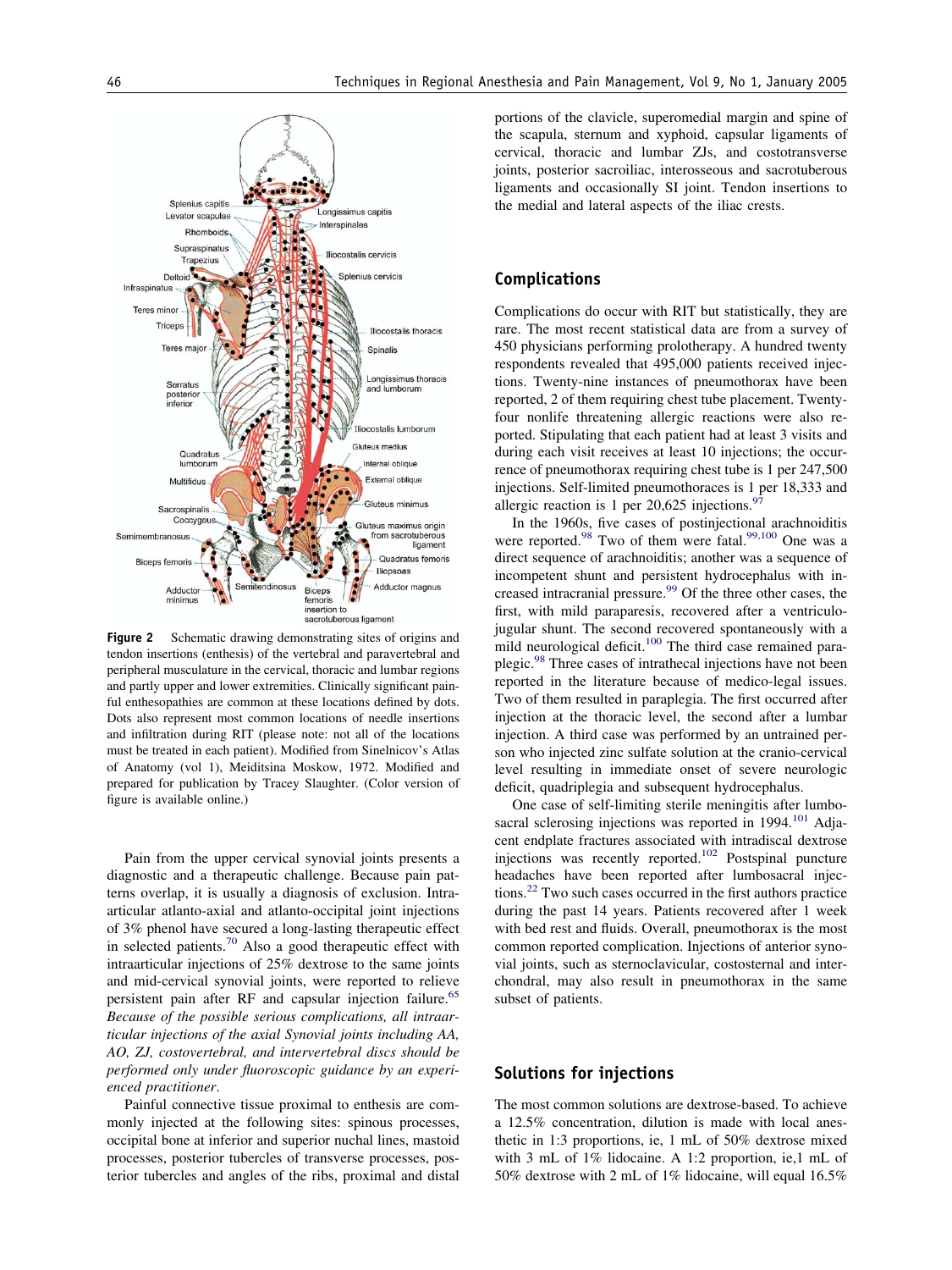<span id="page-7-0"></span>dextrose. Further, a 1:1 dilution makes a 25% dextrose solution.

For intraarticular injections, a 25% dextrose solution is commonly utilized though a recent double-blind study suggests that 10% dextrose solution may be equally effective. $103$ 

If dextrose proves ineffective, progression to a stronger solution such as sodium morrhuate up to full strength has been described. A 5% sodium morrhuate is a mixture of sodium salts of saturated and unsaturated fatty acids of cod liver oil and 2% benzyl alcohol, which acts as a local anesthetic and a preservative. Note that benzyl alcohol chemically is very similar to phenol.

Dextrose/phenol/glycerin solution consists of 25% dextrose, 2.5% phenol and 25% glycerin and is referred to as DPG, a.k.a. P2G. It is diluted in concentrations of 1:2; 1:1 or 2:3 with a local anesthetic before injection.

Diluted 6% phenol in glycerin solution is advocated by Wilkinson for injections at donor harvest sites of iliac crests for neurolytic and proliferative responses.<sup>67</sup>

# **Conclusion**

Chronic spinal pain is common and an expensive problem in the United States. Prolotherapy is one of the interventional techniques utilized in managing spinal pain. Present evidence with inclusion of systematic reviews, randomized and nonrandomized evidence indicates effectiveness of RIT in painful spinal conditions with enthesopathies.

# **References**

- 1. Luo X, Pietrobon R, Liu GG, et al: Estimates and patterns of direct health care expenditures among individuals with back pain in the United States. Spine 29:79-86, 2004
- 2. Manchikanti L, Staats PS, Singh V, et al: Evidence-based practice guidelines for interventional techniques in the management of chronic spinal pain. Pain Physician 6:3-80, 2003
- 3. Medicare Payment Advisory Commission Report to the Congress. Paying for Interventional Pain Services in Ambulatory Settings, 2001
- 4. Kuslich SD, Ulstrom CL, Michael CJ: The tissue origin of low back pain and sciatica: a report of pain response to tissue stimulation during operation on the lumbar spine using local anesthesia. Orthop Clin North Am 22:181-187, 1991
- 5. Bogduk N: Low back pain, in Clinical Anatomy of the Lumbar Spine and Sacrum (ed 3). New York, NY, Churchill Livingstone, 1997, pp 187-214
- 6. Manchikanti L, Singh V, Fellows B: Structural basis of chronic low back pain, in Manchikanti L, Slipman CW, Fellows B (eds): Interventional Pain Management: Low Back Pain: Diagnosis and Treatment. Paducah, KY, ASIPP Publishing, 2002, pp 77-96
- 7. Cavanaugh JM, Ozaktay AC, Yamashita T, et al: Mechanisms of low back pain: a neurophysiologic and neuroanatomic study. Clin Orthop 335:166-180, 1997
- 8. Pang WW, Mok MS, Lin ML, et al: Application of spinal pain mapping in the diagnosis of low back pain: analysis of 104 cases. Acta Anaesthesiol Sin 36:71-74, 1998
- 9. Manchikanti L, Singh V, Pampati V, et al: Evaluation of the relative contributions of various structures in chronic low back pain. Pain Physician 4:308-316, 2001
- 10. Kellgren J: On the distribution of pain arising from deep somatic structures with charts of segmental pain areas. Somatic Pain 35-46, 1939
- 11. Feinstein B, Langton JN, Jameson RM, et al: Experiments on pain referred from deep somatic tissues. J Bone Joint Surg 36A:281-996, 1954
- 12. Hackett G: Ligament and Tendon Relaxation (Skeletal Disability) Treated by Prolotherapy (Fibro-Osseous Proliferation) (ed 3). Springfield, IL, Charles C. Thomas, 1958
- 13. Travell JG, Simmons, DG: Myofacial Pain and Dysfunction-Triggered Point Manual (vol 1). Baltimore, MD, Williams and Wilkins, 1991
- 14. Bonica J, Loeser J, Chapman C et al: The Management of Pain (vol II, ed 2). Philadelphia, PA, Lea and Febiger, 1990
- 15. Linetsky F, Willard F: Use of regenerative injection therapy: injecting sclerosing solutions into painful areas can relieve low back pain. Pain Clin 1:19-23, 1999
- 16. Linetsky F: Sclerotherapy: clinical applications in the treatment of hernias. Pain Clin 2:20-24, 2000
- 17. Biegeleisen H: Varicose Veins, Related Diseases and Sclerotherapy: A Guide for Practitioners. Montreal, Canada, Eden Press, 1984
- 18. Linetsky F, Mikulinsky A, Gorfine L: Regenerative injection therapy: history of application in pain management, part I 1930s–1950s. Pain Clin 2:8-13, 2000
- 19. Linetsky F, Botwin K, Gorfine L, et al: Position paper of the Florida Academy of Pain Medicine on Regenerative Injection Therapy: effectiveness and appropriate usage. Pain Clin 4:38-45, 2002
- 20. Linetsky F, Miguel R, Saberski L: Pain management with regenerative injection therapy (RIT), in Weiner RS (ed): Pain Management: A Practical Guide for Clinicians. Washington DC, American Academy of Pain Management, 2002, pp 381-401
- 21. Yelland MJ, Del Mar C, Pirozzo S, et al: Prolotherapy injections for chronic low back pain: a systematic review. Spine 19:2126-2133, 2004
- 22. Yelland MJ, Glasziou PP, Bogduk N, et al: Prolotherapy injections, saline injections, and exercises for chronic low-back pain: a randomized trial. Spine 29:9-16, 2004
- 23. Hackett GS, Hemwall GA, Montgomery GA: Ligament and Tendon Relaxation Treated by Prolotherapy. G.A. Hackett Oak Park, Illinois: Hemwall, GA, 1991, pp 94-100
- 24. Liu YK, Tipton CM, Matthes RD, et al: An in situ study of the influence of a sclerosing solution in rabbit medial collateral ligaments and its junction strength. Connect Tissue Res 11:95-102, 1983
- 25. Klein RG, Dorman TA, Johnson CE: Proliferant injections for low back pain: histologic changes of injected ligaments and objective measurements of lumbar spine mobility before and after treatment. J Neurol Orthop Med Surg 10:123-126, 1989
- 26. Ongley MJ, Dorman TA, Eek BC, et al: Ligament instability of knees: a new approach to treatment. Man Med 3:152-154, 1988
- 27. Leadbetter W: Anti-inflammatory therapy in sports injury: the role of nonsteroidal drugs and corticosteroid injection. Clin Sports Med 14:353-410, 1995
- 28. Jozsa L, Kannus P: Human Tendons, Anatomy, Physiology and Pathology. Human Kinetics. Champaign, IL, 1997
- 29. Cotran R, Kumar V, Collins T: Robbins Pathologic Basis of Disease. Philadelphia, PA, WB Saunders, 1999
- 30. Steindler A, Luck J: Differential diagnosis of pain low in the back; Allocation of the source of pain by the procaine hydrochloride method. JAMA 110:106-113, 1938
- 31. Haldeman K, Soto-Hall R: The diagnosis and treatment of sacro-iliac conditions by the injection of procaine (novocain). J Bone Joint Surg 20, 1938
- 32. Boswell M, Singh V, Staats P, et al: Accuracy of precision diagnostic blocks in the diagnosis of chronic spinal pain of facet or zygapophyseal joint origin: a systematic review. Pain Physician 6:449-456, 2003
- 33. Lord SM, Barnsley L, Wallis BJ, et al: Chronic cervical zygapophyseal joint pain after whiplash: a placebo-controlled prevalence study. Spine 21:1737-1745, 1996
- 34. Barnsley L, Lord SM, Wallis BJ, et al: Lack of effect of intraarticular corticosteroids for chronic pain in the cervical zygapophyseal joints. N Engl J Med 330:1047-1050, 1994
- 35. Manchikanti L, Singh V, Pampati V, et al: Evaluation of the prevalence of facet joint pain in chronic thoracic pain. Pain Physician 5:354-359, 2002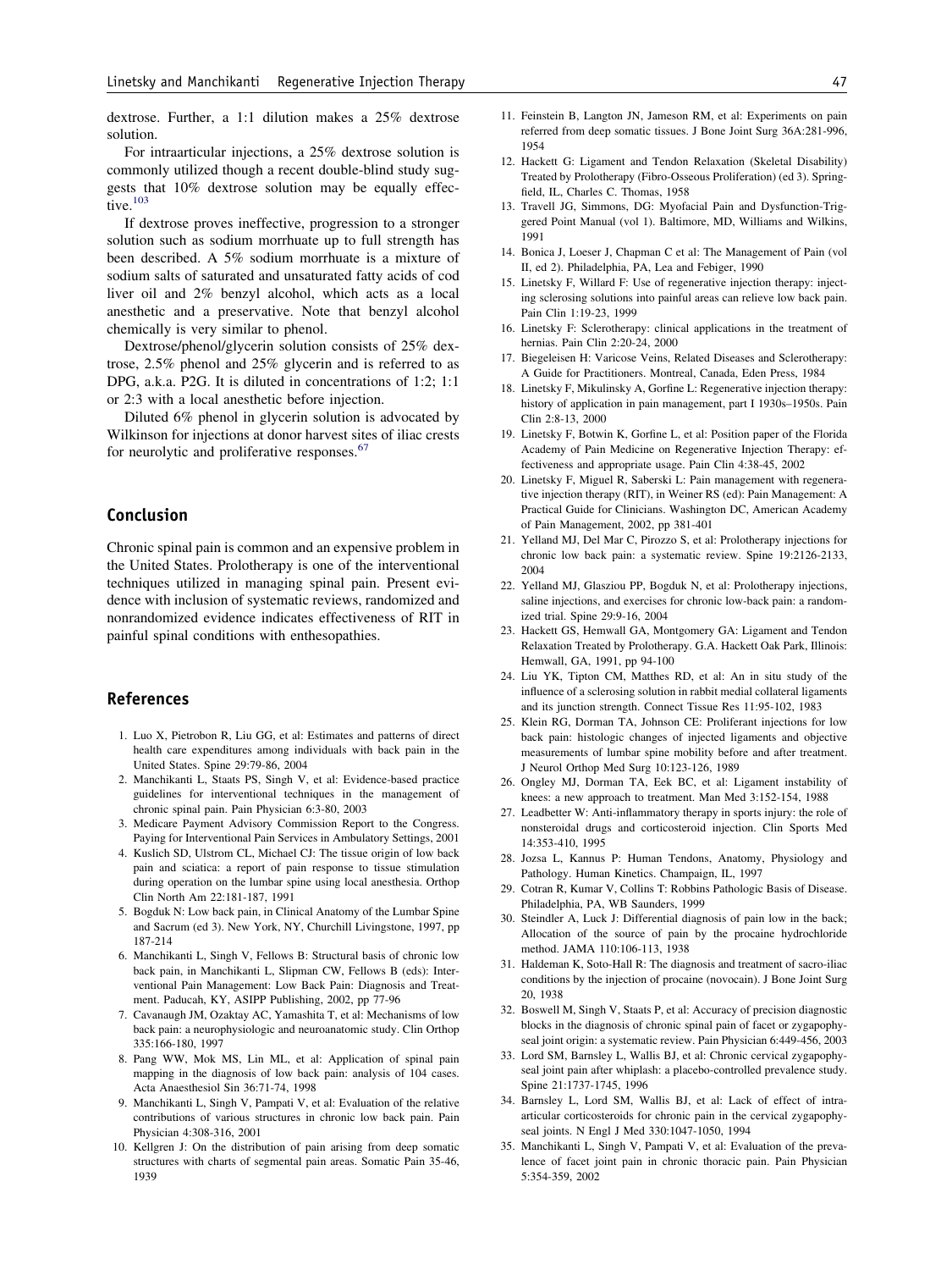- <span id="page-8-0"></span>36. Manchikanti L, Boswell MV, Singh V, et al: Prevalence of facet joint pain in chronic spinal pain of cervical, thoracic, and lumbar regions. BMC Musculoskelet Disord 5:15, 2004
- 37. Manchikanti L, Hirsch JA, Pampati V: Chronic low back pain of facet (zygapophysial) joint origin: is there a difference based on involvement of single or multiple spinal regions? Pain Physician 6:399-405, 2003
- 38. Manchikanti L, Singh V, Pampati V, et al: Is there correlation of facet joint pain in lumbar and cervical spine? An evaluation of prevalence in combined chronic low back and neck pain. Pain Physician 5:365- 371, 2002
- 39. Schwarzer AC, Aprill CN, Derby R, et al: Clinical features of patients with pain stemming from the lumbar zygapophysial joints. Is the lumbar facet syndrome a clinical entity? Spine 19:1132-1137, 1994
- 40. Schwarzer AC, Aprill CN, Derby R, et al: The relative contributions of the disc and zygapophyseal joint in chronic low back pain. Spine 19:801-806, 1994
- 41. Schwarzer AC, Wang SC, Bogduk N, et al: Prevalence and clinical features of lumbar zygapophysial joint pain: a study in an Australian population with chronic low back pain. Am Rheum Dis 54:100-106, 1995
- 42. Schwarzer AC, Aprill CN, Derby R, et al: The prevalence and clinical features of internal disc disruption in patients with chronic low back pain. Spine 20:1878-1883, 1995
- 43. Fortin JD, Dwyer AP, West S, et al: Sacroiliac joint: pain referral maps upon applying a new injection/arthrography technique. Part I: asymptomatic volunteers. Spine 19:1475-1482, 1994
- 44. Fortin JD, Aprill CN, Ponthieux B, et al: Sacroiliac joint pain referral patterns upon application of a new injection/arthrography technique. Part II: clinical evaluation. Spine 19:1483-1489, 1994
- 45. Schwarzer AC, Aprill CN, Bogduk N: The sacroiliac joint in chronic low back pain. Spine 20:31-37, 1995
- 46. Maigne JY, Aivakiklis A, Pfefer F: Results of sacroiliac joint double block and value of sacroiliac pain provocation test in 54 patients with low back pain. Spine 21:1889-1892, 1996
- 47. Gray H: Gray's Anatomy (British ed 38). London, Churchill Livingstone, 1995
- 48. Best T: Basic science of soft tissue, in Delee J, Drez D (eds): Orthopedic Sports Medicine Principles and Practice (vol 1). Philadelphia, PA, WB Saunders, 1994, pp 7-53
- 49. Reeves K: Prolotherapy: present and future applications in soft-tissue pain and disability. Phys Med Rehabil Clin N Am 6:917-926, 1995
- 50. Yahia H, Newman N: A light and electron microscopic study of spinal ligament innervation. Z Mikrosk Anat Forsch 103:664-674, 1989
- 51. Leadbetter W: Cell-matrix response in tendon injury. Clin Sports Med 11:533-578, 1992
- 52. Freemont A: Nerve ingrowth into diseased intervertebral disc in chronic back pain. Lancet 178-181, 1997
- 53. Ashton IK, Ashton BA, Gibson SJ, et al: Morphological basis for back pain: the demonstration of nerve fibers and neuropeptides in the lumbar facet joint capsule but not in ligamentum flavum. J Orthop Res 10:72-78, 1992
- 54. Tuzlukov P, Scuba N, Gorbatovskaya A: The morphological characteristics of fibromyalgia syndrome. Arkh-Pathol, 55:47-50, 1993
- 55. Fortin J, Vilensky J, Merkel G: Can the sacroiliac joint cause sciatica? Pain Physician 6:269-271, 2003
- 56. Maynard JA, Pedrini VA, Pedrini-Mille A, et al: Morphological and biochemical effects of sodium morrhuate on tendons. J Orthop Res 3:234-248, 1985
- 57. Willard F: Gross anatomy of the cervical and thoracic regions: understanding connective tissue stockings and their contents. In 20th AAOM Annual Conference and Scientific Seminar. Orlando, FL, 2003
- 58. Linetsky F, Eek B, Derby R, et al: Regenerative injection therapy, in Manchikanti, Slipman, Fellows (eds): Low Back Pain Diagnosis and Treatment. Paducah, KY, American Society of Interventional Pain Physicians, 2002, pp 519-540
- 59. Merskey H, Bogduk N: Classification of chronic pain, in Merskey H, Bogduk N (eds): Descriptions of Chronic Pain Syndromes and Definition of Pain Terms (ed 2). Seattle, WA, IASP Press, 1994, pp 180-181
- 60. Manchikanti L, Singh V, Vilims BD, et al: Medial branch neurotomy in management of chronic spinal pain: systematic review of the evidence. Pain Physician 5:405-418, 2002
- 61. Boswell MV, Hansen HC, Trescot AM, et al: Epidural steroids in the management of chronic spinal pain and radiculopathy. Pain Physician 6:319-334, 2003
- 62. Dickey S: The spinal uncertainty principle. Pain Clin 3:42-47, 2001
- 63. Linetsky F, Miguel R, Torres F: Treatment of cervicogenic pain and cervicogenic headaches with regenerative injection therapy. Curr Pain Headache Rep 8:41-48, 2004
- 64. Reeves K: Prolotherapy: basic science, clinical studies, and technique, in Lennard T (ed): Pain Procedures in Clinical Practice. Philadelphia, PA, Hanley and Belfus Inc, 2000, pp 172-189
- 65. O'Neill C: Intra-articular dextrose/glucosamine injections for cervical facet syndrome, atlanto-occipital and atlanto-axial joint pain, combined ISIS AAOM approach in 20th American Association of Orthopaedic Medicine Annual Conference and Scientific Seminar; A common sense approach to "hidden" pain generators. Orlando, FL, 2003
- 66. Klein R, Eek B: Prolotherapy: an alternative approach to managing low back pain. J Musculoskel Med May:45-59, 1997
- 67. Wilkinson H: The Failed Back Syndrome, Etiology and Therapy (ed 2). Berlin, Springer-Verlag, 1992
- 68. Derby R, Eek B, Lee S, et al: Comparison of intradiscal restorative injections and intradiscal electrothermal treatment (IDET) in the treatment of low back pain. Pain Physician 7:63-66, 2004
- 69. Linetsky F: History of sclerotherapy in urology. Pain Clin 2:41-43, 2000
- 70. Stanton-Hicks M: Cervicocranial syndrome: Treatment of atlantooccipital and atlanto-axial joint pain with phenol/glycerine injections. In 20th American Association of Orthopaedic Medicine Annual Conference and Scientific Seminar; A common sense approach to "hidden" pain generators. Orlando, FL, 2003
- 71. Nelemans PJ, deBie RA, deVet HCW, et al: Injection therapy for subacute and chronic benign low back pain. Spine 26:501-515, 2001
- 72. Klein RG, Eek BC, DeLong WB, et al: A randomized double-blind trial of dextrose-glycerine-phenol injections for chronic, low back pain. J Spinal Disord 6:23-33, 1993
- 73. Ongley MJ, Klein RG, Dorman TA, et al: A new approach to the treatment of chronic low back pain. Lancet 2:143-146, 1987
- 74. Dechow E, Davies RK, Carr AJ, et al: A randomized, double-blind, placebo controlled trial of sclerosing injections in patients with chronic low back pain. Rheumatology 38:1255-1259, 1999
- 75. Wilkinson HA: A single-blinded randomized and crossover study of phenolic prolotherapy for periosteal trigger points causing axial spinal pain. Unpublished.
- 76. Yelland M, Yeo M, Schluter P: Prolotherapy injections for chronic low back pain: results of a pilot comparative study. Australasian Musculoskeletal Med 5:20-23, 2000
- 77. Klein R, Eek B, O'Neill C, et al: Biochemical injection treatment for discogenic low back pain. Spine J 3:220-226, 2003
- 78. Derby R, Eek B, Lee S, et al: Comparison of intradiscal restorative injections and intradiscal electrothermal treatment (IDET) in the treatment of low back pain. Pain Physician 7:63-66, 2004
- 79. Mathews R, Miller M, Bree S: Treatment of mechanical and chemical lumbar discopathy by dextrose 25%. J Min Invas Spinal Tech 1:58- 61, 2001
- 80. Reeves K, Hassanein: Randomized prospective double-blind placebo-controlled study of dextrose prolotherapy for knee osteoarthritis with or without ACL laxity. Alt Ther Health Med 6:68-74,77-80, 2000
- 81. van Tulder MW, Koes BW, Bouter LM: Conservative treatment of acute and chronic nonspecific low back pain. A systematic review of randomized controlled trials of the most common interventions. Spine 22:2128-2156, 1997
- 82. Turner JA, Loeser JD, Bell KG: Spinal cord stimulation for chronic low back pain: a systematic literature synthesis. Neurosurgery 37: 1088-1095, 1995
- 83. Fritzell P, Hagg O, Wessberg P, et al: Swedish Lumbar Spine Study Group. Volvo Award Winner in Clinical Studies: Lumbar fusion versus nonsurgical treatment for chronic low back pain: a multicenter randomized controlled trial from the Swedish Lumbar Spine Study Group. Spine 26:2521-2532, 2001